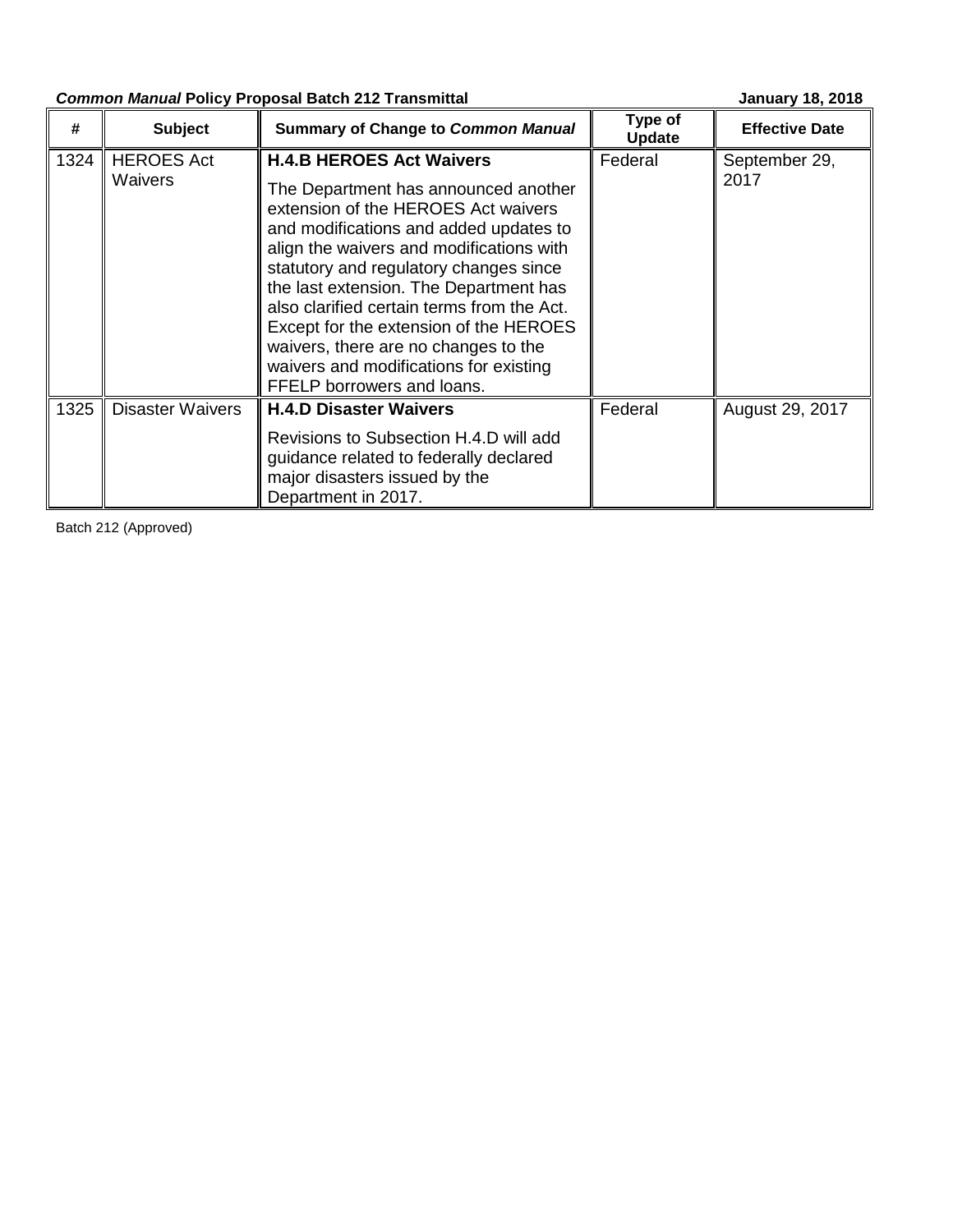# <span id="page-1-0"></span>*COMMON MANUAL* **– FEDERAL POLICY PROPOSAL**

**Date:** January 18, 2018

| <b>DRAFT</b> | <b>Comments Due</b>    |          |
|--------------|------------------------|----------|
| <b>FINAL</b> | Consider at GB meeting |          |
| APPROVED     | No Changes             | 01/18/18 |

| SUBJECT:                             | <b>HEROES Act Waivers</b> |
|--------------------------------------|---------------------------|
| <b>AFFECTED SECTIONS:</b>            | H.4.B HEROES Act Waivers  |
| <b>POLICY INFORMATION:</b>           | 1324/Batch 212            |
| <b>EFFECTIVE DATE/TRIGGER EVENT:</b> | September 29, 2017        |

#### **BASIS:**

Pub. L. 108—76, 20 U.S.C. 1098bb(b), *Federal Registers* dated September 29, 2017 (82 FR 45465) and October 17, 2017 (82 FR 48195).

#### **CURRENT POLICY:**

The Higher Education Relief Opportunities for Students (HEROES) Act requires the Department of Education to publish waivers or modifications to statutory or regulatory provisions applicable to the Title IV federal student aid programs. The Department originally announced the HEROES Act waivers and modifications in 2003 and has extended them multiple times since, most recently in 2012.

## **REVISED POLICY:**

The Department has announced another extension of the HEROES Act waivers and modifications and added updates to align the waivers and modifications with statutory and regulatory changes since the last extension. The Department has also clarified certain terms from the Act. Except for the extension of the HEROES waivers, there are no changes to the waivers and modifications for existing FFELP borrowers and loans.

#### **REASON FOR CHANGE:**

This change conforms common policy to guidance published in the September 29, 2017 *Federal Register* (82 FR 45465), which announces the extension of the HEROES Act modifications and waivers. In addition, the Department issued a later, complimentary *Federal Register* which clarified certain terms from the Act. Those definitions have been added to the Manual.

**Note on Reorganization:** With Governing Board approval, the Policy and Development Maintenance Contractor (PDMC) has undertaken a project to reorganize the Manual to better align it with today's FFELP loan servicing landscape by separating historical content from what is relevant to lenders administering FFELP portfolios and schools dealing with existing FFELP borrowers. The historical content will be placed in a separate Part of the Manual and will no longer be updated, while the relevant text will stay in the main section of the Manual and continue to be updated.

The text in this proposal is impacted by the reorganization plan and is the reason for adding two new subheadings and splitting Figure H-2 into two separate figures. It will allow for easier separation of content for reorganization purposes. Figure H-2, and the corresponding text that follows, contains content that will be placed in the historical part of the Manual and not updated. Figure H-3, and the corresponding text that follows, will stay in the main part of the Manual and will be updated as necessary.

## **PROPOSED LANGUAGE -** *COMMON MANUAL***:**

Revise Section H.4.B, page 146, column 2, paragraph 1 as follows:

The Higher Education Relief Opportunities for Students (HEROES) Act of 2003 (P.L. 108-76) requires the Department to publish waivers or modifications to statutory or regulatory provisions applicable to the Title IV federal student aid programs. The HEROES Act directs the Department to publish waiver and modifications that are appropriate to assist "affected individuals" who are also federal student aid applicants and recipients. The Department originally announced the HEROES Act waivers in a *Federal Register* notice dated December 12, 2003, effective until September 30, 2005. Subsequent extensions in 2005, 2007, 2012, and changes published in the *Federal Register* notice September 279, 20127, again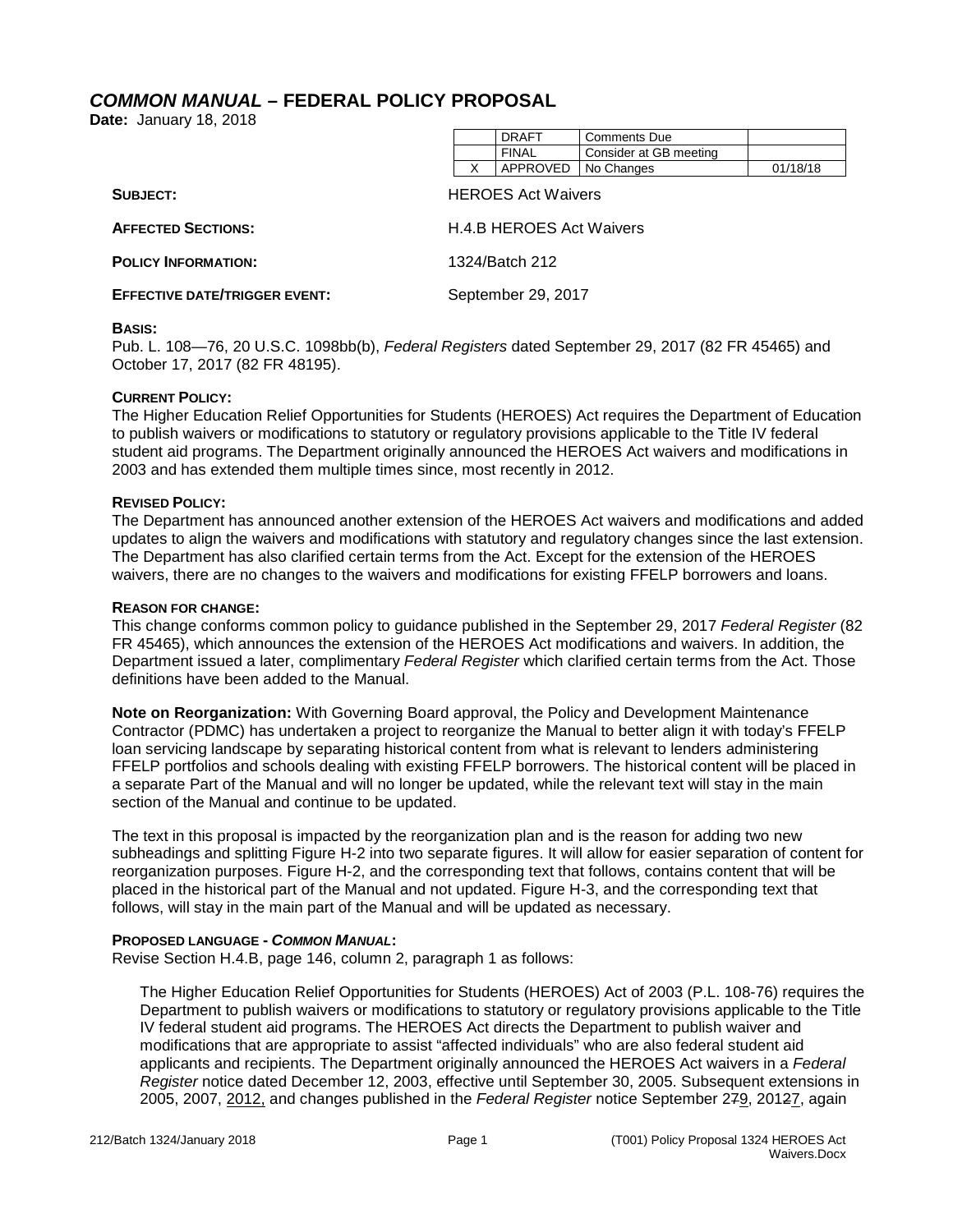extend the waivers to September 30, 201722.

Not all waivers and modifications apply to all affected individuals. The Department designated four categories of waiver recipients, and identified specific waivers and modifications that apply to each category. In addition to granting waivers to affected individuals, the Department also granted waivers to the dependents and spouses of two categories of affected individuals (see Figures H-2 and H-3 under "HEROES Act Waivers and Modifications").

Revise Section H.4.B, page 147, column 1, adding two new bullets as follows:

- "National emergency" means a national emergency declared by the President of the United States.
- "Qualifying National Guard duty during a war or other military operation or national emergency" means service as a member of the National Guard on fulltime National Guard duty (as defined in 10 U.S.C. 101(d)(5)) under a call to active service authorized by the President or the Secretary of Defense for a period of more than 30 consecutive days under 32 U.S.C. 502(f), in connection with a war, another military operation, or a national emergency declared by the President and supported by Federal funds.
- "Serving on active duty during a war or other military operation or national emergency" includes service by an individual who is: (A) a Reserve member of an Armed Force ordered to active duty under 10 U.S.C. 12301(a), 12301(g), 12302, 12304, or 12306, or any retired member of an Armed Force ordered to active duty under 10 U.S.C. 688, for service in connection with a war or other military operation or national emergency, regardless of the location at which that active duty service is performed; and (B) any other member of an Armed Force on active duty in connection with any war, operation, or emergency or subsequent actions or conditions who has been assigned to a duty station at a location other than the location at which the member is normally assigned.

Revise Section H.4.B, page 147, column 2, paragraph 1 as follows:

Figures H-2 and H-3 lists, by topic, each of the statutory and regulatory waivers or modifications the Department authorizes and identifies the individuals to which that waiver or modification applies. Statutory and regulatory waiver and modification topics listed in Figures H-2 and H-3 and in the more detailed waiver or modification descriptions that follow are presented in life-of-a-loan order, corresponding to the progression of policies within the *Common Manual* to the extent possible.

Revise Figure H-2 HEROES Act Waivers and Modifications, page 148 as follows:

## **HEROES Act Waivers and Modifications no Longer Applicable to Existing FFELP Loans or Borrowers**

**Figure H-2**

|                                                                     |                                                                                                             | <b>WAIVER RECIPIENT*</b>              |                                                                 |                                 |                                                              |                                                                             |                                                              |
|---------------------------------------------------------------------|-------------------------------------------------------------------------------------------------------------|---------------------------------------|-----------------------------------------------------------------|---------------------------------|--------------------------------------------------------------|-----------------------------------------------------------------------------|--------------------------------------------------------------|
| <b>WAIVER TOPIC</b>                                                 | <b>Current Requirement</b><br>Reference                                                                     | U.S. Armed<br><b>Forces</b><br>Member | Dependent or<br>Spouse of U.S.<br><b>Armed Forces</b><br>Member | <b>National Guard</b><br>Member | Dependent or<br>Spouse of<br><b>National Guard</b><br>Member | <b>Individual Lived</b><br>or Worked in<br>Declared<br><b>Disaster Area</b> | Individual<br><b>Suffered Direct</b><br>Economic<br>Hardship |
| 1. Signatures<br>required for the<br>FAFSA, SAR, and<br><b>ISIR</b> | 09-10 FSA Handbook,<br>Application and<br>Verification Guide,<br>Chapter 2, p. AVG-39                       |                                       | X                                                               |                                 | X                                                            |                                                                             |                                                              |
| 2. Reinstatement of<br><b>Title IV Eligibility</b>                  | 5.2.E; 09-10 FSA<br>Handbook, Volume 1,<br>Chapter 3, p. 1-52                                               | $\times$                              |                                                                 | $\times$                        |                                                              | $\boldsymbol{\mathsf{x}}$                                                   |                                                              |
| 32. Professional<br>Judgment                                        | 6.5.D, 6.6.B; 09-10<br>FSA Handbook,<br>Application and<br>Verification Guide,<br>Chapter 5, p. AVG-<br>105 | X                                     |                                                                 | X                               |                                                              | X                                                                           | $\times$                                                     |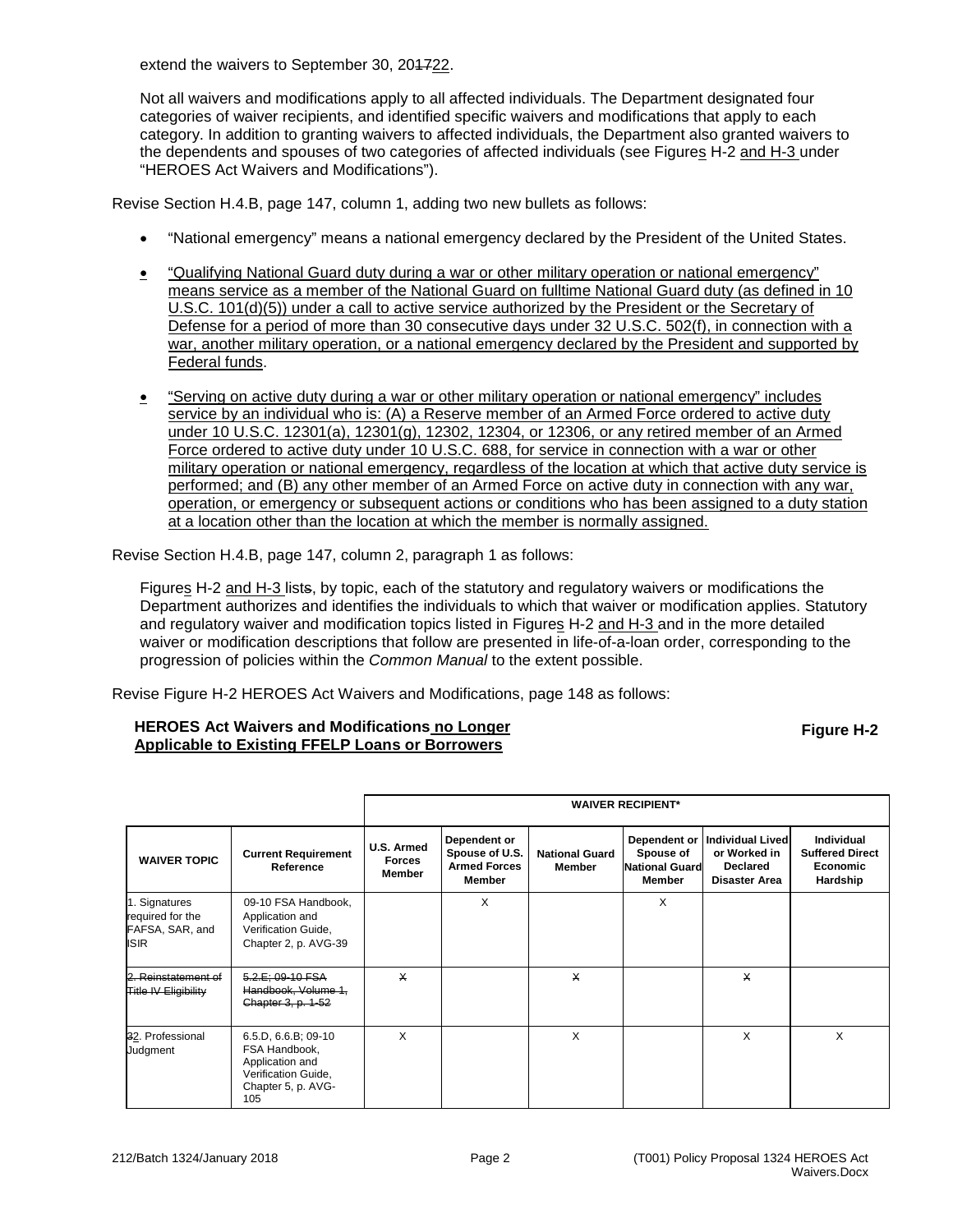| 43. Need Analysis                                                               | 6.6; 07-08 FSA<br>Handbook, Application<br>and Verification<br>Guide, Chapter 3                           | $\pmb{\times}$ | $\mathsf X$    | X           | $\mathsf X$ | X | X |
|---------------------------------------------------------------------------------|-----------------------------------------------------------------------------------------------------------|----------------|----------------|-------------|-------------|---|---|
| 54. Verification of<br>AGI and Income Tax<br>Paid                               | 8.5; 09-10 FSA<br>Handbook, Application<br>and Verification<br>Guide, Chapter 4, pp.<br>AVG-87 and AVG-90 | $\pmb{\times}$ |                | $\mathsf X$ |             |   |   |
| 65. Verification<br>Signature<br>Requirements                                   | 8.5; 09-10 FSA<br>Handbook, Application<br>and Verification<br>Guide, Chapter 4, pp.<br>AVG-86 to AVG-87  |                | $\pmb{\times}$ |             | X           |   |   |
| 76. Cash<br>Management-<br>Borrower Notice to<br>Cancel Loan                    | 8.2.D; 09-10 FSA<br>Handbook, Volume 4,<br>Chapter 1, pp. 4-3 to<br>$4 - 5$                               | $\pmb{\times}$ |                | X           |             | X |   |
| 87. Cash<br>Management-<br>Required<br>Authorizations                           | 8.3; 09-10 FSA<br>Handbook, Volume 4,<br>Chapter 1, pp. 4-6 to<br>4-7                                     | $\pmb{\times}$ |                | X           |             | X |   |
| 98. Satisfactory<br>Academic Progress                                           | 8.4; 09-10 FSA<br>Handbook, Volume 2,<br>Chapter 10, p. 2-125                                             | X              |                | X           |             | X |   |
| 409. Delivering<br>Credit Balances for a<br>Withdrawn Student                   | 8.8.D; 09-10 FSA<br>Handbook, Volume 5,<br>Chapter 2, pp. 5-42 to<br>$5 - 44$                             | $\pmb{\times}$ |                | X           |             | X |   |
| 11. Approved Leave<br>of Absence                                                | 9.3; 09-10 FSA<br>Handbook, Volume 5,<br>Chapter 2, pp. 5-32 to<br>$5 - 38$                               | $\pmb{\times}$ |                | X           |             | X |   |
| 1210. Refund of<br><b>Institutional Charges</b>                                 | 9.5.A; 09-10 FSA<br>Handbook, Volume 5,<br>Chapter 2, pp. 5-38 to<br>$5 - 41$                             | $\pmb{\times}$ |                | $\mathsf X$ |             |   |   |
| 1311. Return of Title<br>IV Funds - Post-<br>withdrawal<br><b>Disbursements</b> | 9.5.A; 09-10 FSA<br>Handbook, Volume 5,<br>Chapter 2, p. 5-96                                             | х              |                | X           |             | X |   |
| 4412, Return of Title<br>IV Funds-Grant<br>Overpayments Owed<br>by the Student  | 9.5.A; 09-10 FSA<br>Handbook, Volume 5,<br>Chapter 2, p. 5-104                                            | X              |                | X           |             | X | X |
| 15. In-School and<br>Grace Period                                               | 10.2, 10.3.C                                                                                              | $\times$       |                | X           |             | X |   |
| 16. Deferment - In-<br><b>School and Graduate</b><br>Fellowship                 | 11.5, 11.6; Figure 11-<br>$\overline{1}$                                                                  | $\times$       |                | X           |             | X |   |
| 17. Forbearance                                                                 | 11.23.B                                                                                                   | $\times$       |                | X           |             | X |   |
| 18. Rehabilitation of<br>Defaulted Loans                                        | 43.7                                                                                                      | $\times$       |                | X           |             | X |   |
| 19. Loan<br><b>Forgiveness</b>                                                  | 13.9.A                                                                                                    | X              |                | X           |             | X |   |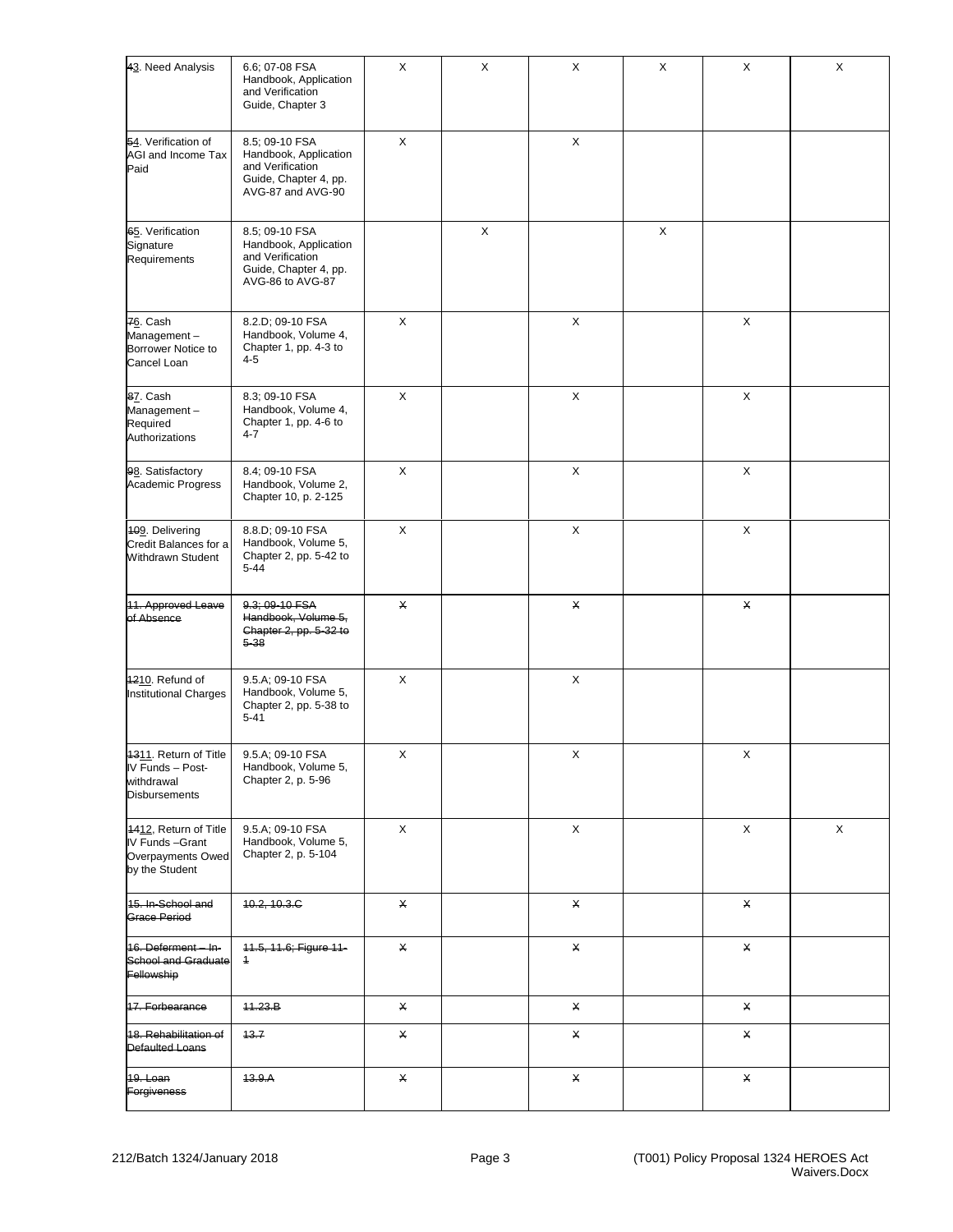| 20. Consolidating<br>Defaulted Title IV<br>Loans                            | 45.2                                      | X        | X | X |  |
|-----------------------------------------------------------------------------|-------------------------------------------|----------|---|---|--|
| 21. Collection<br>Activities on<br>Defaulted Title IV<br>Loans              | §682.410; 07-08 FSA<br>Handbook, Volume 6 | $\times$ | X | X |  |
| 22. Annual<br>Reevaluation<br>Requirements for<br>Income-Based<br>Repayment | 40.8.D                                    | X        | X | X |  |

meet.

Revise Section H.4.B, page 150, column 1, as follows:

For each topic discussed below, any applicable statutory or regulatory requirement is summarized and followed by a description of the waiver or modification that pertains to that requirement.

## **Topics No Longer Applicable to Existing FFELP Loans**

*1. Signatures Required on the Free Application for Federal Student Aid (FAFSA), Student Aid Report (SAR), and Institutional Student Information Record (ISIR)* (see the 09-10 FSA Handbook, Application and Verification Guide, Chapter 2, p. AVG-39)

. . .

*2. Reinstatement of Title IV Eligibility* (see Subsection 5.2.E and the 09-10 FSA Handbook, Volume 1, Chapter 3, p. 1-52)

To have eligibility for Title IV aid reinstated, a defaulted borrower must make satisfactory repayment arrangements, i.e., six consecutive, full, monthly payments to the appropriate holder of each defaulted loan. These payments must be made on time (within 15 days of the payment due date), voluntarily (directly by the borrower, regardless of whether there is a judgment against the borrower), and must be reasonable and affordable.

The requirement for the borrower to make consecutive payments in order to reestablish eligibility for Title IV aid is waived. Guarantors should not treat any payment missed during the time that a borrower is an affected individual as an interruption in the requisite six consecutive, monthly, on-time payments. When the borrower is no longer considered to be an affected individual, or in a 3-month transition period that immediately follows, the required sequence of qualifying payments may resume at the point at which they were discontinued as a result of the borrower's status.

. . .

*11. Approved Leave of Absence* (see Section 9-3 and the 09-10 FSA Handbook, Volume 5, Chapter 2, pp. 5-32 and 5-38)

Before granting an approved leave of absence to a student, a school must collect from the student a written, signed, and dated request that includes the reason for the leave. Unforeseen circumstances may prevent a student from providing a written request prior to the leave of absence. In such cases, the school may grant the student's request for a leave of absence if it documents its decision and collects the student's written request at a later date.

In certain limited cases, it may be appropriate for a school to provide an approved leave of absence to a student whose enrollment is interrupted because he or she is an affected individual. The requirement for a school to collect a student's written request for an approved leave of absence is waived when the student would have difficulty providing a written request as a result of being an affected individual.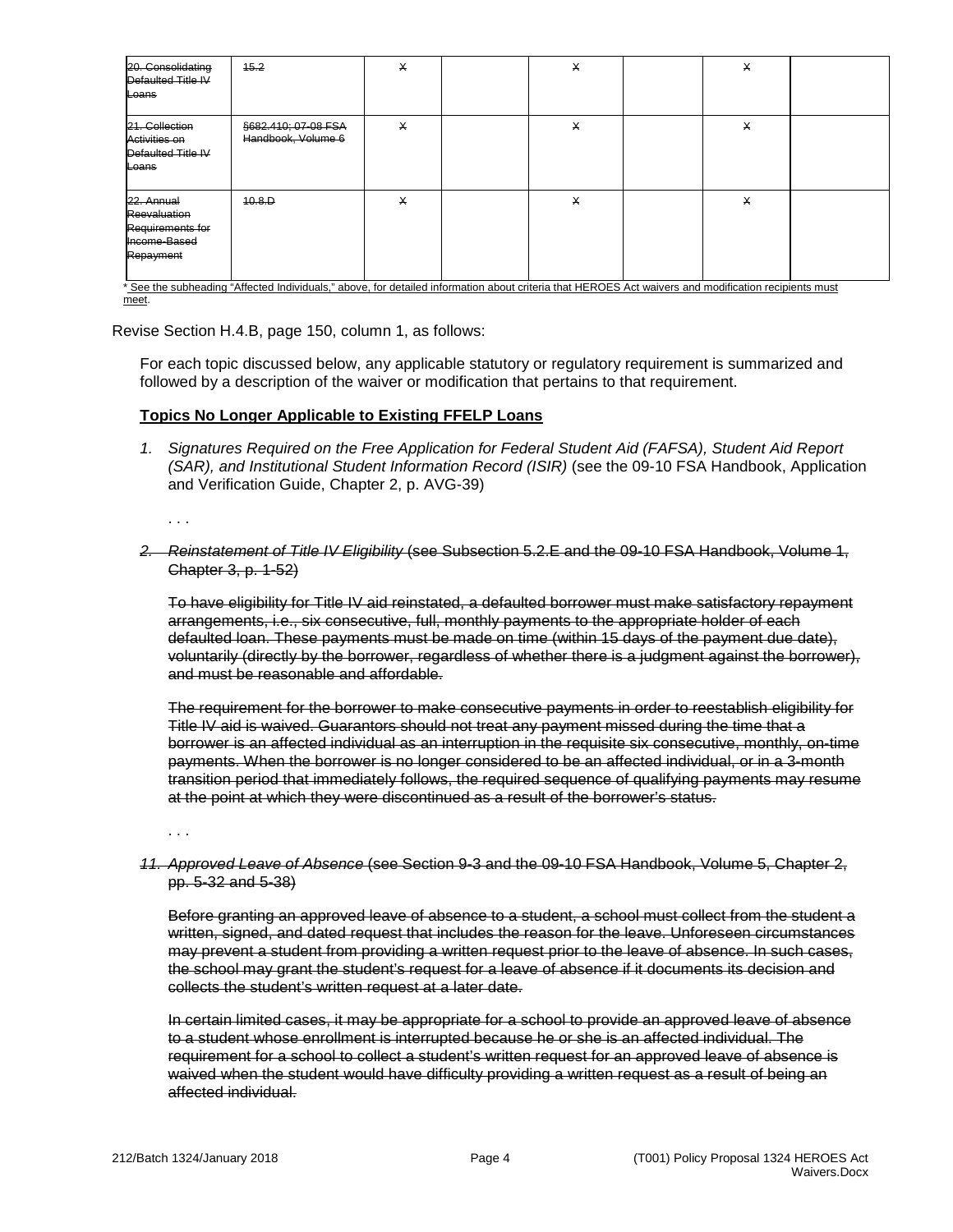Topics 3 through 10 are redesignated as 2 through 9, and topics 12 through 14 are redesignated as 10 through 12.

Insert new Figure H-3 directly after newly designated topic 13 as follows:

# **HEROES Act Waivers and Modifications Applicable to Existing FFELP Loans or Borrowers**

**Figure H-3**

|                                                                             |                                                                                   | <b>WAIVER RECIPIENT*</b>              |                                                                 |                                 |                                              |                                                                            |                                                                     |
|-----------------------------------------------------------------------------|-----------------------------------------------------------------------------------|---------------------------------------|-----------------------------------------------------------------|---------------------------------|----------------------------------------------|----------------------------------------------------------------------------|---------------------------------------------------------------------|
| <b>WAIVER TOPIC</b>                                                         | <b>Current Requirement</b><br>Reference                                           | U.S. Armed<br><b>Forces</b><br>Member | Dependent or<br>Spouse of U.S.<br><b>Armed Forces</b><br>Member | <b>National Guard</b><br>Member | Spouse of<br><b>National Guard</b><br>Member | Dependent or Individual Lived<br>or Worked in<br>Declared<br>Disaster Area | <b>Individual</b><br><b>Suffered Direct</b><br>Economic<br>Hardship |
| 1. Reinstatement of<br>Title IV Eligibility                                 | 5.2.E; 17-18 FSA<br>Handbook, Volume 1,<br>Chapter 3, p. 1-68                     | $\underline{\mathsf{X}}$              |                                                                 | $\underline{\mathsf{X}}$        |                                              | $\underline{X}$                                                            |                                                                     |
| Absence                                                                     | 2. Approved Leave of 9.3; 17-18 FSA Handbook,<br>Volume 5, Chapter 1, p. 5-<br>10 | $\underline{X}$                       |                                                                 | X                               |                                              | $\times$                                                                   |                                                                     |
| 3. In-School and<br><b>Grace Period</b>                                     | 10.2, 10.3.C                                                                      | $\underline{x}$                       |                                                                 | X                               |                                              | $\times$                                                                   |                                                                     |
| 4. Deferment - In-<br>School and Graduate<br>Fellowship                     | 11.5, 11.6; Figure 11-1                                                           | $\underline{X}$                       |                                                                 | $\underline{X}$                 |                                              | $\underline{X}$                                                            |                                                                     |
| 5. Forbearance                                                              | 11.23.B                                                                           | $\underline{X}$                       |                                                                 | $\underline{X}$                 |                                              | $\underline{X}$                                                            |                                                                     |
| 6. Rehabilitation of<br>Defaulted Loans                                     | 13.7                                                                              | X                                     |                                                                 | X                               |                                              | X                                                                          |                                                                     |
| 7. Loan Forgiveness 13.9.A                                                  |                                                                                   | X                                     |                                                                 | <u>x</u>                        |                                              | X                                                                          |                                                                     |
| 8. Consolidating<br>Defaulted Title IV<br>Loans                             | 15.2                                                                              | $\underline{X}$                       |                                                                 | $\underline{X}$                 |                                              | $\underline{X}$                                                            |                                                                     |
| 9. Collection<br>Activities on<br>Defaulted Title IV<br>Loans               | §682.410; 17-18 FSA<br>Handbook, Volume 6                                         | $\underline{x}$                       |                                                                 | <u>x</u>                        |                                              | <u>x</u>                                                                   |                                                                     |
| 10. Annual<br>Reevaluation<br>Requirements for<br>Income-Based<br>Repayment | 10.8.D                                                                            | $\underline{x}$                       |                                                                 | $\underline{x}$                 |                                              | $\times$                                                                   |                                                                     |

\* See the subheading "Affected Individuals," above, for detailed information about criteria that HEROES Act waivers and modification recipients must meet.

Revise Section H.4.B, page 154, column 1, as follows:

*1412. Return of Title IV Funds – Grant Overpayments Owed by the Student (see Subsection 9.5.A and the 09-10 FSA Handbook, Volume 5, Chapter 2, p. 5-104)*

. . .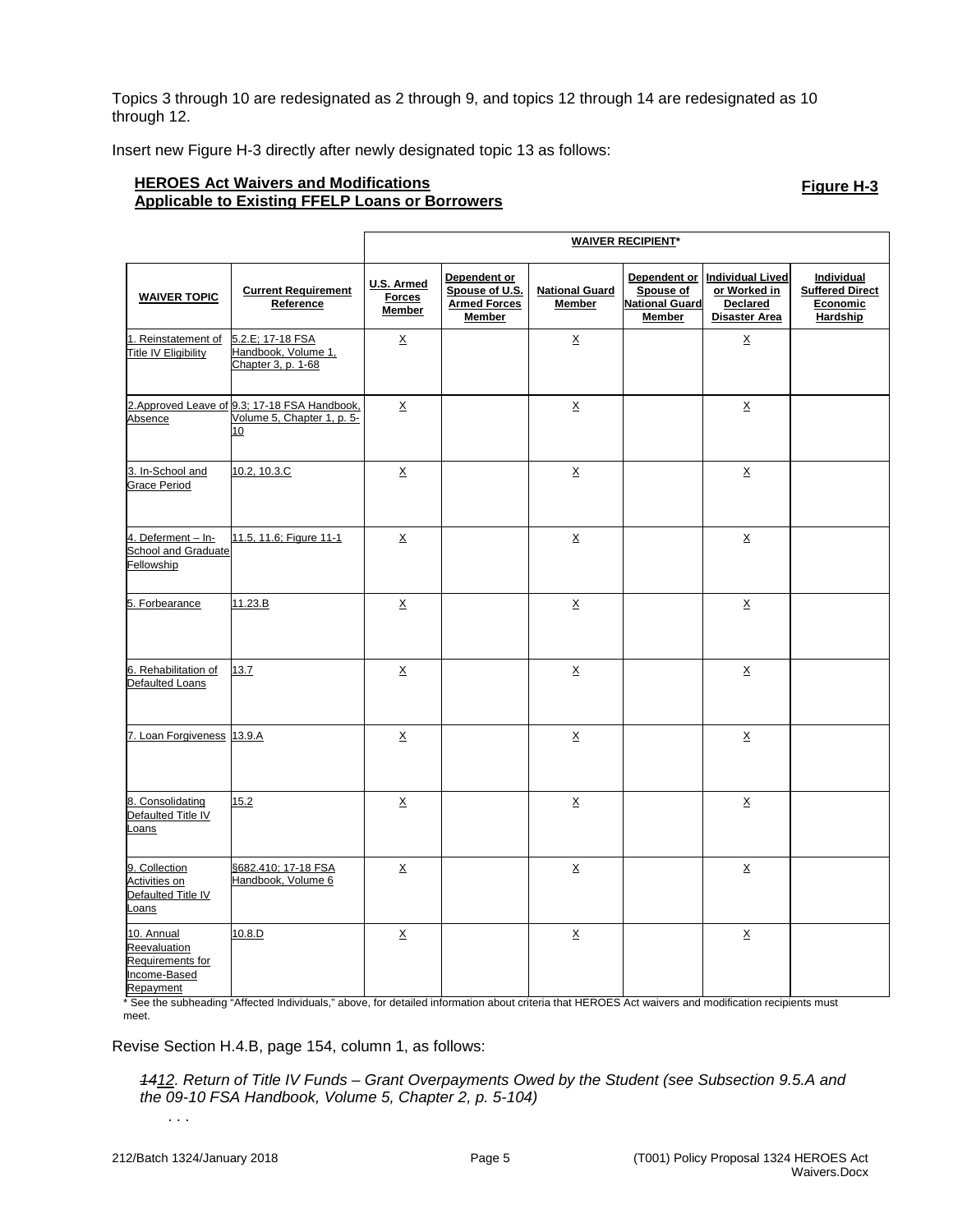- . . .
- . . .
- . . .
- . . .
- . . .

. . .

# **Topics Currently Applicable to Existing FFELP Loans or Borrowers**

*1. Reinstatement of Title IV Eligibility* (see Subsection 5.2.E and the 17-18 FSA Handbook, Volume 1, Chapter 3, p. 1-68)

To have eligibility for Title IV aid reinstated, a defaulted borrower must make satisfactory repayment arrangements, i.e., six consecutive, full, monthly payments to the appropriate holder of each defaulted loan. These payments must be made on time (within 15 days of the payment due date), voluntarily (directly by the borrower, regardless of whether there is a judgment against the borrower), and must be reasonable and affordable.

The requirement for the borrower to make consecutive payments in order to reestablish eligibility for Title IV aid is waived. Guarantors should not treat any payment missed during the time that a borrower is an affected individual as an interruption in the requisite six consecutive, monthly, on-time payments. When the borrower is no longer considered to be an affected individual, or in a 3-month transition period that immediately follows, the required sequence of qualifying payments may resume at the point at which they were discontinued as a result of the borrower's status.

*2. Approved Leave of Absence (*see Section 9.3 and the 17-18 FSA Handbook, Volume 5, Chapter 1, p. 5-10)

Before granting an approved leave of absence to a student, a school must collect from the student a written, signed, and dated request that includes the reason for the leave. Unforeseen circumstances may prevent a student from providing a written request prior to the leave of absence. In such cases, the school may grant the student's request for a leave of absence if it documents its decision and collects the student's written request at a later date.

In certain limited cases, it may be appropriate for a school to provide an approved leave of absence to a student whose enrollment is interrupted because he or she is an affected individual. The requirement for a school to collect a student's written request for an approved leave of absence is waived when the student would have difficulty providing a written request as a result of being an affected individual.

Topics 15 through 22 are redesignated as 3 through 10.

Revise Section H.4.B, page 155, column 2, newly redesignated topic 9 as follows:

*219 Collection Activities on Defaulted Loans* (see 34 CFR 682.410 and the 07-0817-18 FSA Handbook, Volume 6)

# **PROPOSED LANGUAGE - COMMON BULLETIN: HEROES Waivers**

The *Common Manual* is being revised to incorporate the Department's recent extension of the HEROES Act waivers and modifications, announced in a September 29, 2017 *Federal Register*.

#### **GUARANTOR COMMENTS:**

None.

#### **IMPLICATIONS:**

*Borrower:* Borrowers who are also affected individuals will continue to be eligible for HEROES Act waivers and modifications.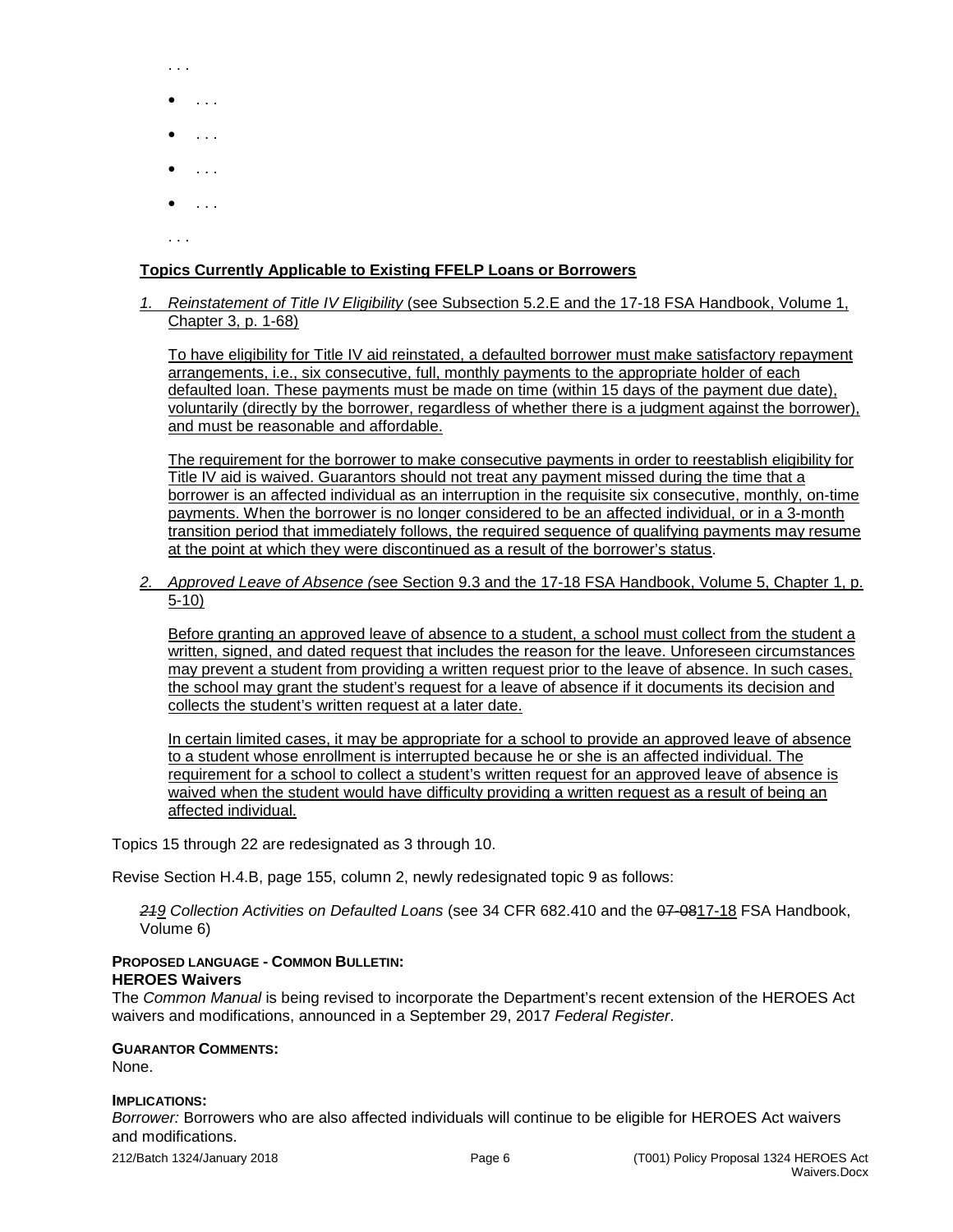*School*: Schools should continue to follow the HEROES waiver as it pertains to reinstating Title IV eligibility.

*Lender/Servicer:* Lender/Servicers should continue to follow HEROES waivers and modifications as they have previously.

*Guarantor:* None.

*U.S. Department of Education*: None.

#### **To be completed by the Policy Development and Maintenance Contractor (PDMC)**

**POLICY CHANGE PROPOSED BY:** The PDMC

**DATE SUBMITTED TO POLICY DEVELOPMENT AND MAINTENANCE CONTRACTOR:** September 29, 2017

**DATE SUBMITTED TO CM GOVERNING BOARD FOR APPROVAL:** January 11, 2018

# **PROPOSAL DISTRIBUTED TO:**

CM Governing Board Chair CM Guarantor Designees Interested Industry Groups and Others

**Comments Received from:** FAME, MDHE, NCHER, PPSV, TRELLIS, UHEAA

#### **Responses to Comments**

Most commenters support this proposal as written. We sincerely thank all commenters for their thoughtful review.

**COMMENT:** One commenter believes the Approved Leave of Absence waiver under the HEROES Act is still applicable to FFELP loans, which means this waiver should be crossed out in Figure H-2 and added to Figure H-3. The Leave of Absence waiver pertains to periods for which the borrower is enrolled in school, and it is still possible for a pre-7/1/2010 borrower to be enrolled in school and to be using the in-school deferment.

## **Response:**

The PDMC agrees.

## **Change:**

The Approved Leave of Absence waiver has been struck from Figure H-2 and added to Figure H-3.

**Note**: The PDMC noticed that ED issued the 2017-2018 version of the FSA Handbook since this proposal was initially distributed. The references to the FSA Handbook in Figure H-3 and the corresponding text have been updated accordingly.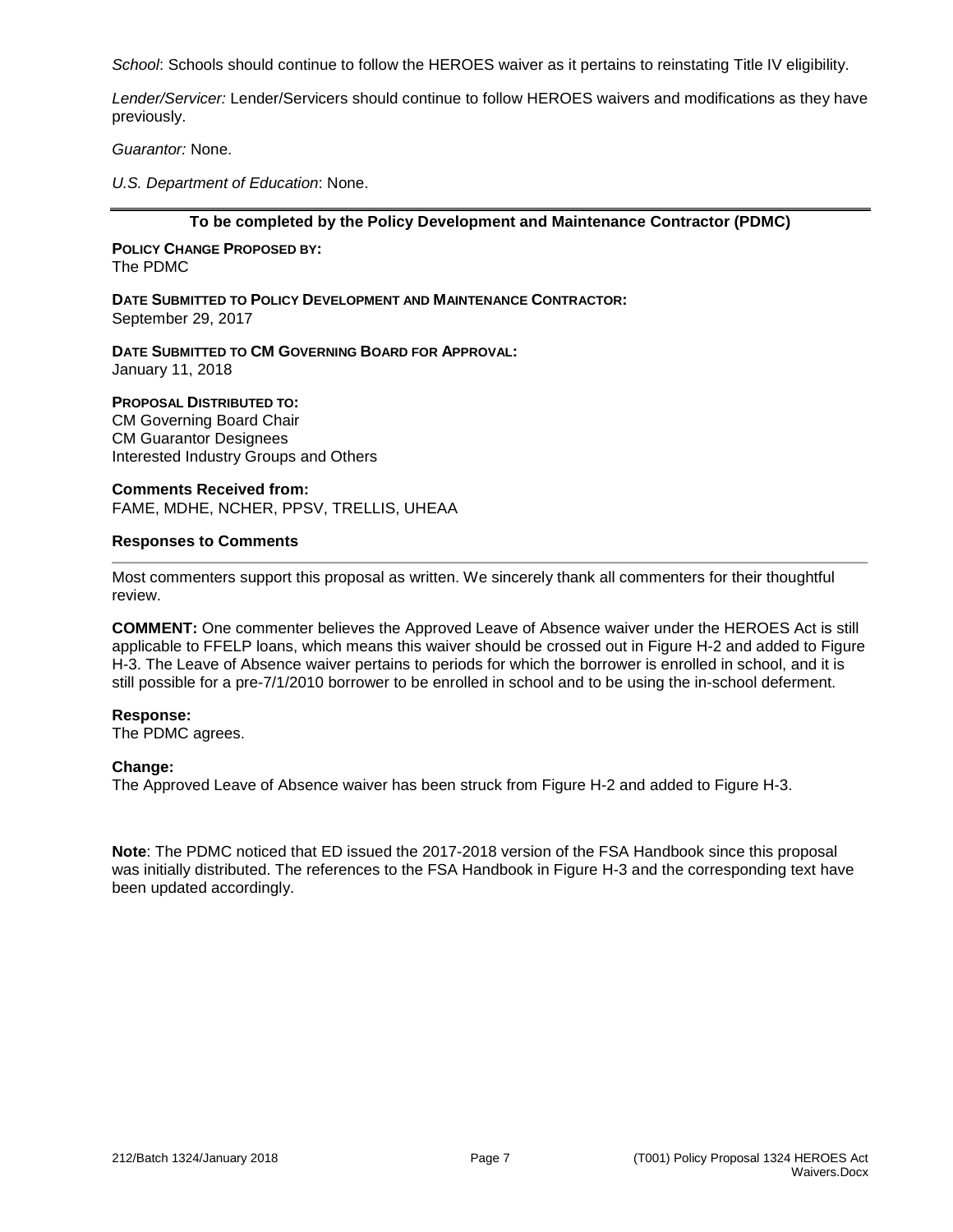# <span id="page-8-0"></span>*COMMON MANUAL* **- FEDERAL POLICY PROPOSAL**

**Date:** January 18, 2018

|                                      |   | <b>FINAL</b>                  | Consider at GB meeting |          |
|--------------------------------------|---|-------------------------------|------------------------|----------|
|                                      | x | APPROVED                      | No Changes             | 01/18/18 |
| SUBJECT:                             |   | Disaster Waivers              |                        |          |
| <b>AFFECTED SECTIONS:</b>            |   | <b>H.4.D Disaster Waivers</b> |                        |          |
| <b>POLICY INFORMATION:</b>           |   | 1324/Batch 212                |                        |          |
| <b>EFFECTIVE DATE/TRIGGER EVENT:</b> |   | August 29, 2017               |                        |          |
|                                      |   |                               |                        |          |

DRAFT | Comments Due

## **BASIS:**

Dear Colleague Letters GEN-17-08 and GEN-17-09.

#### **CURRENT POLICY:**

Current policy in Subsection H.4.D provides guidance related to federally declared major disasters that has not been updated since 2010.

#### **REVISED POLICY:**

Revisions to Subsection H.4.D will add guidance related to federally declared major disasters issued by the Department in 2017.

#### **REASON FOR CHANGE:**

The Department provided updated information regarding the impact of a major disaster on the administration of the Title IV student assistance programs. It supplements all information in the Federal Student Aid Handbook and supersedes guidance included in previous Dear Colleague Letters GEN-10-16, FP-10-06, GEN-05-17, and GEN-04-04.

The Department also provided non-regulatory guidance on flexibility and waivers for grantees and program participants impacted by federally declared disasters in DCL GEN-17-09.

**Note on Reorganization:** With Governing Board approval, the Policy and Development Maintenance Contractor (PDMC) has undertaken a project to reorganize the Manual to better align it with today's FFELP loan servicing landscape by separating historical content from what is relevant to lenders administering FFELP portfolios and schools dealing with existing FFELP borrowers. The historical content will be placed in a separate Part of the Manual and will no longer be updated, while the relevant text will stay in the main section of the Manual and continue to be updated.

The text in this proposal is impacted by the reorganization plan and is the reason for the addition of two new subheadings, the reformatting of other subheadings, and the rearranging of some text.

## **PROPOSED LANGUAGE -** *COMMON MANUAL***:**

Revise Subsection H.4.D., starting on page 156, by adding new text, updating existing text, adding two new subheadings, reformatting current subheadings (adding numbers and changing to italics) and rearranging text, as follows:

# **H.4.D Disaster Waivers**

In DCL GEN-17-08, the Department provided updated information regarding the impact of a federally declared major disaster on the administration of the Title IV student assistance programs. This guidance applies to all recipients of Title IV aid and their families who at the time of a disaster were residing in, employed in, or attending a school located in a federally declared disaster area in the U.S. and all schools, guaranty agencies, and their servicers located in the federally declared disaster area. This DCL supplements all information in the Federal Student Aid Handbook and supersedes guidance included in previous Dear Colleague Letters, GEN-10-16, FP-10-06, GEN-05-17, and GEN-04-04.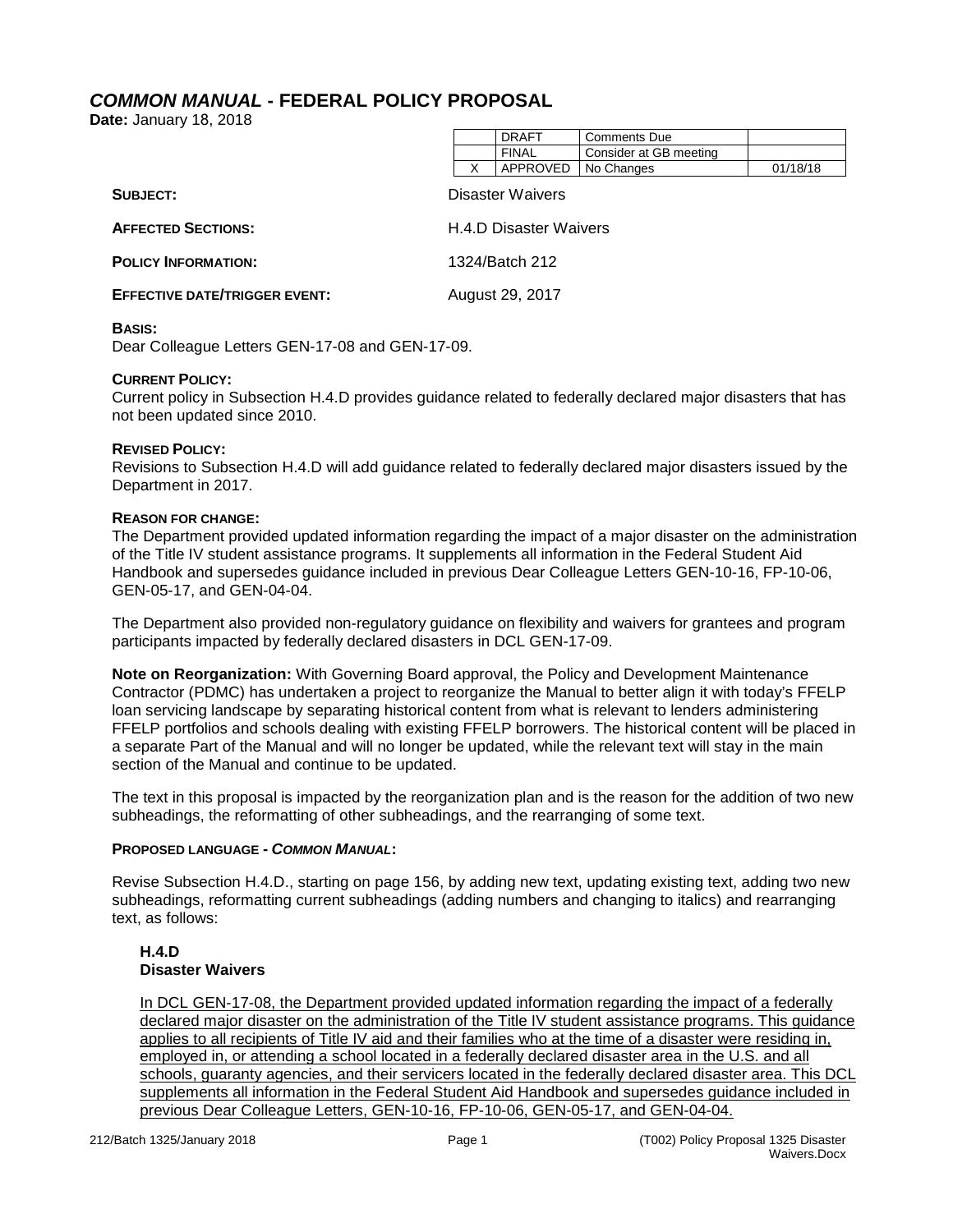The Department also provided non-regulatory guidance on flexibility and waivers for grantees and program participants impacted by federally declared disasters in DCL GEN-17-09.

A lender or guaranty agency in the Federal Family Education Loan (FFEL) Program should contact its regional Financial Partners representative. A list of regional Financial Partners representatives can be found on the financial partners' portal at https://fp.ed.gov.

- . . .
- . . .
- . . .
- 
- . . .
- . . .

. . .

# **Guidance No Longer Applicable to Existing FFELP Loans or Borrowers**

- . . .
- *1. Need Analysis*
	- . . .
- *2. Professional Judgment*

. . .

*3. Verification*

. . .

*4. Recordkeeping Requirements for Schools*

. . .

*5. Disbursement of FFELP Loan Proceeds*

. . .

# *6. Credit Balances*

. . .

*7. Satisfactory Academic Progress*

. . .

*8. Enrollment Reporting*

. . .

*9. In-School Period*

. . .

- *10. Leave of Absence*
	- . . .
- *11. Institutional Charges and Refunds*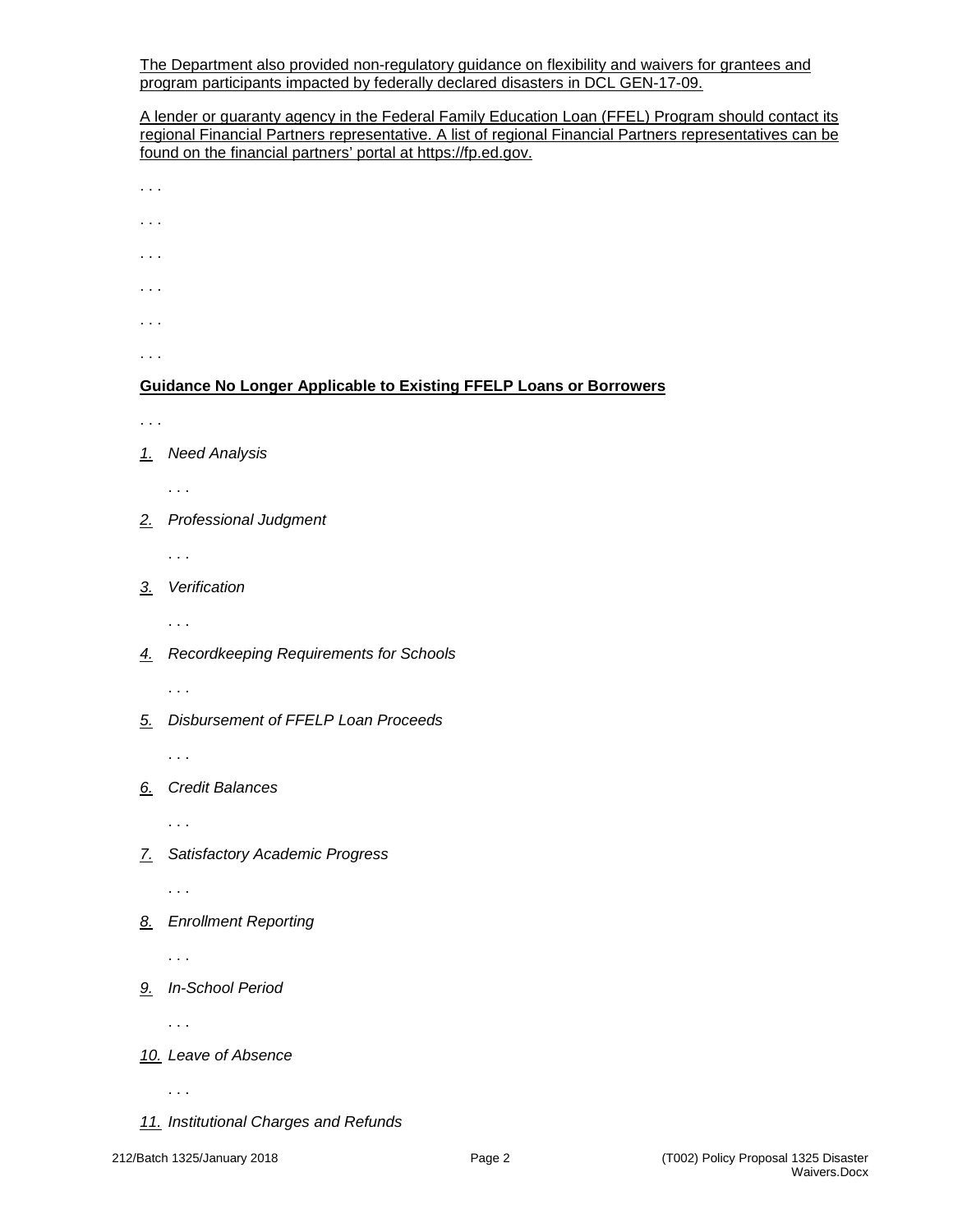. . . . . .

#### *12. Grant Overpayment Waiver*

. . .  $\bullet$  . . . . • . . .  $\bullet$  . . . . . . . . . .

# **Deferment – In-School**

A loan holder must treat a loan that was in an in-school deferment status on the date disaster conditions interrupted normal operations at a school as if the loan continues in an in-school deferment until such time as the borrower withdraws or re-enrolls at the next regular enrollment period, whichever is earlier. The borrower, a member of the borrower's family, or another reliable source should notify the loan holder(s) of the borrower's status. This guidance does not affect the way a school should report a borrower's enrollment status on its Enrollment Reporting Submittal File (see Section 9.2).

#### **Administrative Forbearance**

A loan holder may grant an administrative forbearance for up to 3 months to a borrower who has been adversely affected by a disaster. The loan holder must provide notice to the borrower allowing the borrower an opportunity to decline the forbearance. See Subsection 11.21.N.

#### *13. Other Regulatory Requirements*

. . .  $\bullet$  . . . . • . . .  $\bullet$  . . . . • . . . • . . . • . . . • . . . • . . . • . . .

# **Guidance Applicable to Existing FFELP Loans or Borrowers**

*1. Deferment – In-School*

A loan holder must continue to report to NSLDS as "in-schools" the loan status of each borrower who was in an "in-school" status on the date the borrower's attendance at the school was interrupted due to a disaster. The loan holder must continue the borrower in that loan status until the school reports the borrower as withdrawn or reenrolled in the next enrollment period, whichever is earlier, per the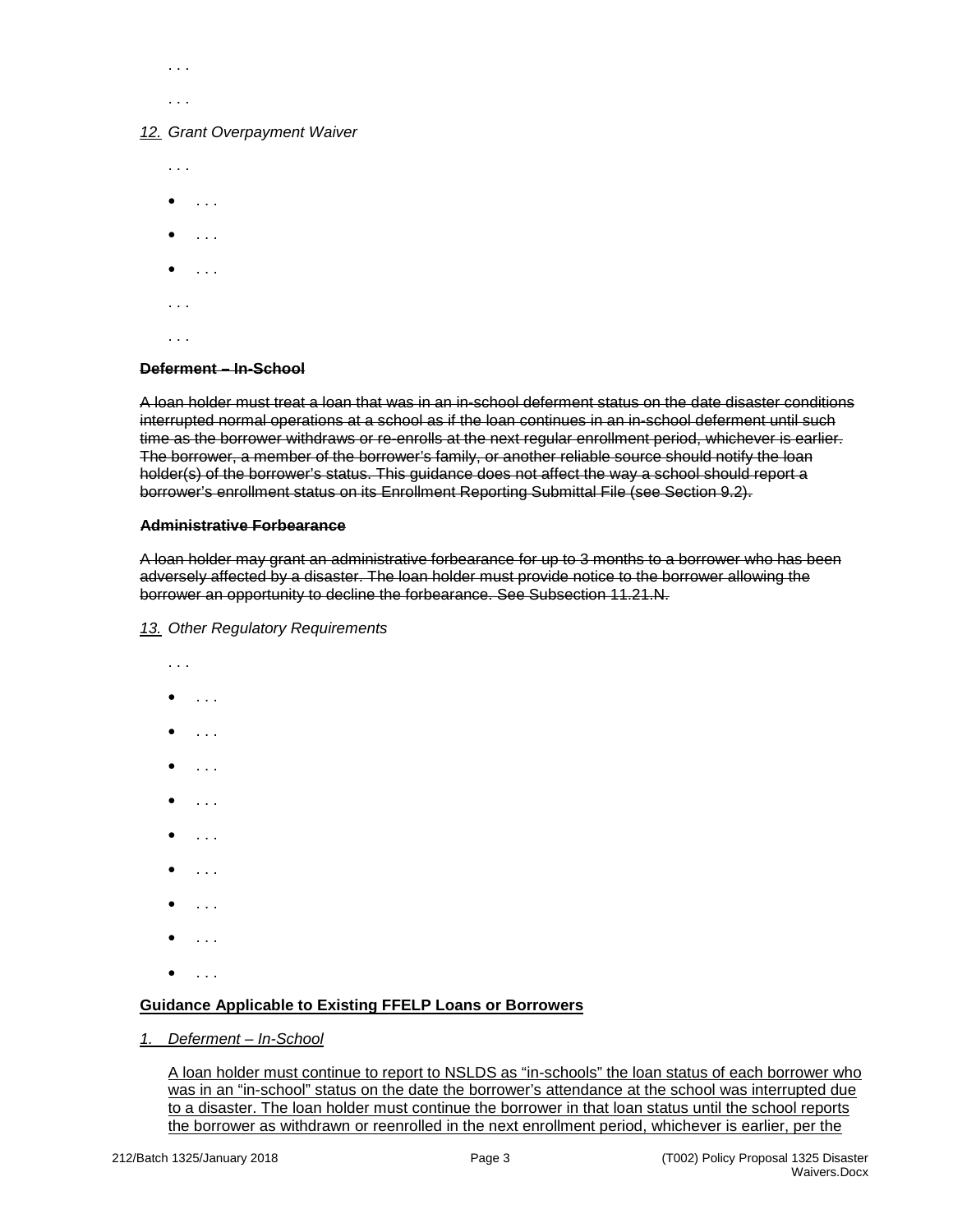enrollment reporting requirements in 34 CFR 682.610(c). As part of the non-regulatory guidance provided in DCL GEN-17-09, the Department states the period of non-attendance due to a disaster should not result in a borrower entering or using any of the grace period on the loan.

# *2. Administrative Forbearance*

A loan holder may grant an administrative forbearance for up to 3 months to a borrower who is in repayment and has been adversely affected by a disaster. The loan holder must provide notice to the borrower allowing the borrower an opportunity to decline the forbearance. See Subsection 11.21.N. As part of the non-regulatory guidance provided in DCL GEN-17-09, the Department states that the loan holder must document the reason why the forbearance is granted, but does not need supporting documentation or a signed written statement from the borrower.

# *3. Satisfactory Repayment Arrangements*

During the time a borrower is affected by a disaster, the loan holder must not treat any payment the borrower fails to make as a missed payment in the stream of six consecutive, on-time, voluntary full monthly payments required to re-establish the borrower's eligibility for assistance under Title IV of the HEA. When the borrower is no longer affected by the disaster, the required sequence of qualifying payments may resume at the point at which it was discontinued.

During the time a borrower is affected by a disaster, the loan holder must not treat any payment the borrower fails to make as a missed payment in the stream of three consecutive, on-time, voluntary full monthly payments required to establish eligibility to consolidate a defaulted loan. When the borrower is no longer affected by the disaster, the required sequence of qualifying payments may resume at the point at which it was discontinued.

#### **PROPOSED LANGUAGE - COMMON BULLETIN: Disaster Guidance**

The *Common Manual* has been revised to add updated guidance regarding the impact of a federally declared major disaster on the administration of the Title IV student assistance programs. DCL GEN-17-08 supplements all information in the Federal Student Aid Handbook and supersedes guidance included in previous Dear Colleague Letters, GEN-10-16, FP-10-06, GEN-05-17, and GEN-04-04. The *Common Manual* has also been updated to include non-regulatory guidance provided on flexibility and waivers for grantees and program participants impacted by federally declared disasters in DCL GEN-17-09.

# **GUARANTOR COMMENTS:**

None.

# **IMPLICATIONS:**

*Borrower:* Borrower may receive regulatory relief if impacted by a federally declared major disaster.

*School*: None.

*Lender/Servicer:* The lender/servicer must implement the revised guidance as provided in DCL GEN-17-08 and 17-09.

*Guarantor:* The guarantor may need to amend program review parameters to include any revised major disaster guidance provided in DCL GEN-17-08 and 17-09.

# *U.S. Department of Education*: None.

# **To be completed by the Policy Development and Maintenance Contractor (PDMC)**

## **POLICY CHANGE PROPOSED BY:**

Policy Development and Maintenance Contractor

#### **DATE SUBMITTED TO POLICY DEVELOPMENT AND MAINTENANCE CONTRACTOR:** September 29, 2017

**DATE SUBMITTED TO CM GOVERNING BOARD FOR APPROVAL:** January 11, 2018